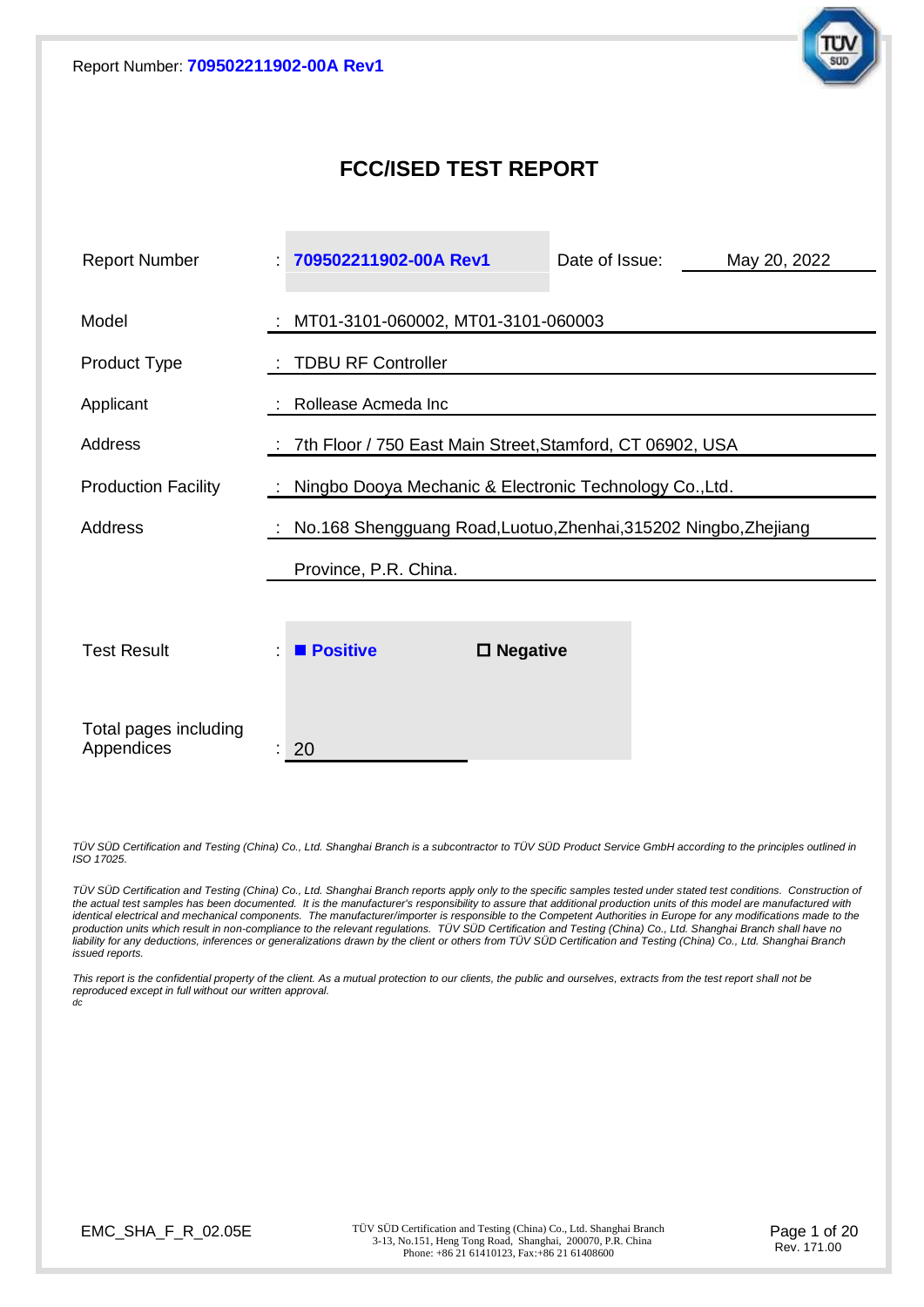

#### **Table of Contents**  $\overline{1}$

| $\mathbf{1}$   |     |  |  |  |
|----------------|-----|--|--|--|
| $\overline{2}$ |     |  |  |  |
| 3              |     |  |  |  |
| $\overline{4}$ |     |  |  |  |
| 5              |     |  |  |  |
| 6              |     |  |  |  |
| $\tau$         |     |  |  |  |
| 8              |     |  |  |  |
| 9              |     |  |  |  |
|                | 9.1 |  |  |  |
|                | 9.2 |  |  |  |
|                | 9.3 |  |  |  |
|                | 9.4 |  |  |  |
| 10             |     |  |  |  |
| 11             |     |  |  |  |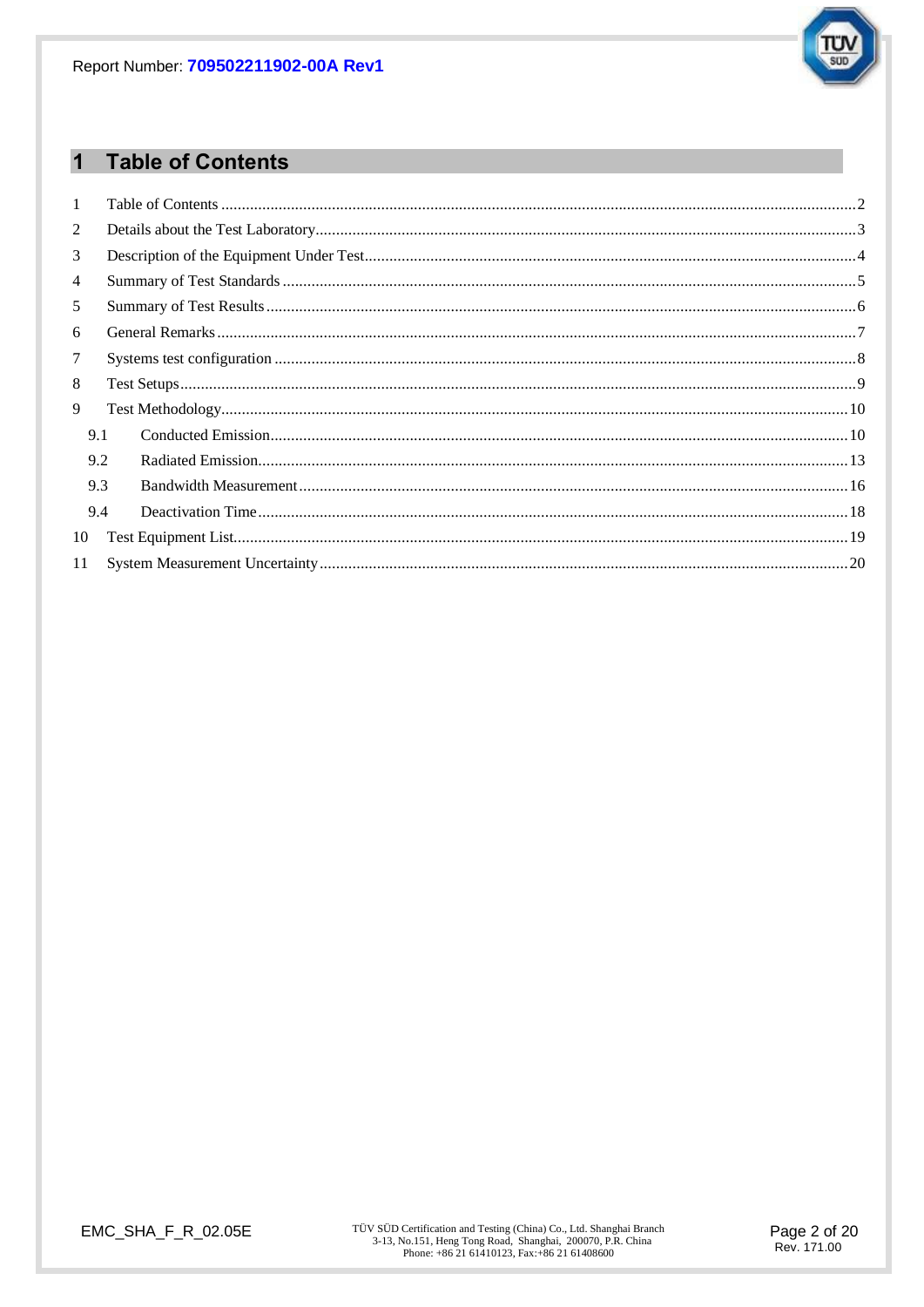

## **2 Details about the Test Laboratory**

## **Details about the Test Laboratory**

| <b>Test Site 1</b> |  |
|--------------------|--|
|--------------------|--|

| Company name:                                   | TÜV SÜD Certification and Testing (China) Co., Ltd. Shanghai Branch<br>No.16 Lane, 1951 Du Hui Road,<br>Shanghai 201108,<br>P.R. China |
|-------------------------------------------------|----------------------------------------------------------------------------------------------------------------------------------------|
| <b>Test Firm FCC</b><br>Registration<br>Number: | 820234                                                                                                                                 |
| Designation<br>number:                          | CN1183                                                                                                                                 |
| IC Company<br>Number:                           | 25988                                                                                                                                  |
| <b>CAB</b> identifier:                          | CN0101                                                                                                                                 |
| Telephone:<br>Fax:                              | +86 21 6141 0123<br>+86 21 6140 8600                                                                                                   |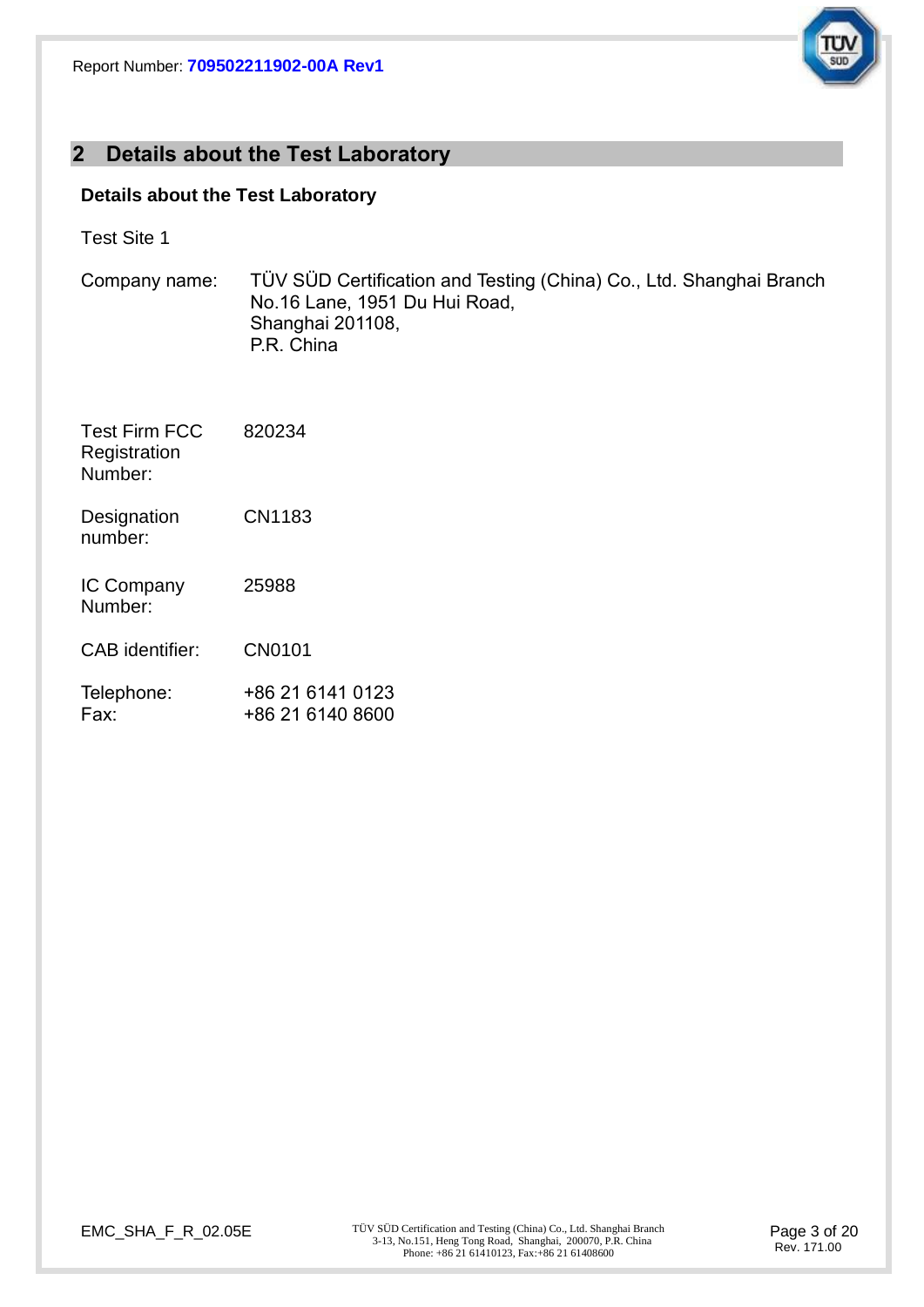

## **3 Description of the Equipment Under Test**

| Product:                             | <b>TDBU RF Controller</b>                                                                                                                                                                                           |
|--------------------------------------|---------------------------------------------------------------------------------------------------------------------------------------------------------------------------------------------------------------------|
| Model no./HVIN/PMN:                  | MT01-3101-060002, MT01-3101-060003                                                                                                                                                                                  |
| FCC ID:                              | 2AGGZ003B9ACA3E                                                                                                                                                                                                     |
| IC:                                  | 21769-003B9ACA3E                                                                                                                                                                                                    |
| Rating:                              | USB DC 5V                                                                                                                                                                                                           |
| <b>RF Transmission</b><br>Frequency: | 433.92MHz                                                                                                                                                                                                           |
| Modulation:                          | <b>FSK</b>                                                                                                                                                                                                          |
| Antenna Type:                        | ceramic chip antenna                                                                                                                                                                                                |
| Antenna Gain:                        | -4.84 dBi                                                                                                                                                                                                           |
| Description of the EUT:              | The Equipment Under Test (EUT) is a TDBU RF Controller,<br>transmitter operated at 433. 92MHz. There are two models in<br>all, only different is the model name. We chose mode<br>MT01-3101-060002 to perform test. |
| Test sample no.:                     | SHA-631950-1                                                                                                                                                                                                        |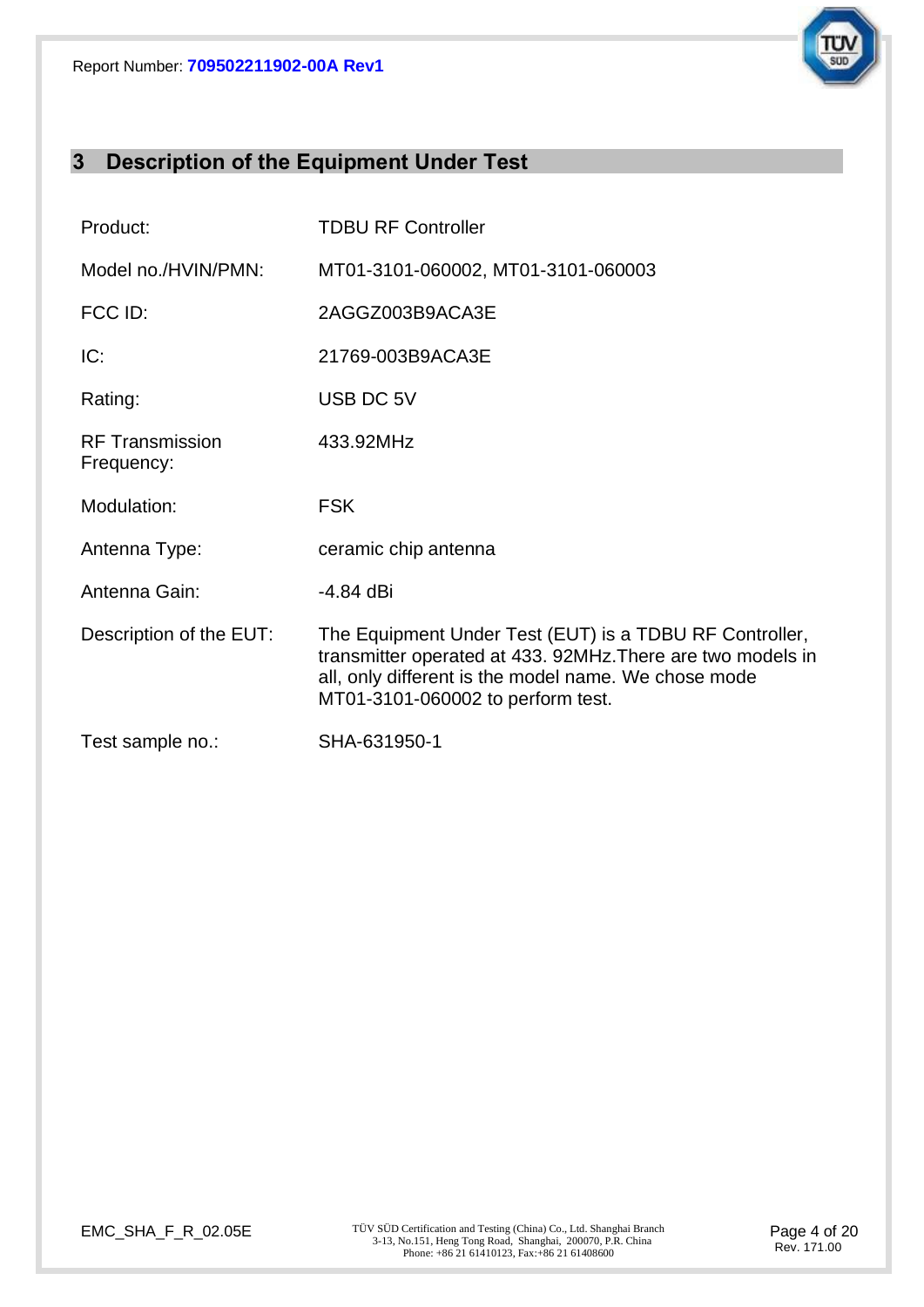

## **4 Summary of Test Standards**

| <b>Test Standards</b>   |                                                                |  |  |  |
|-------------------------|----------------------------------------------------------------|--|--|--|
| FCC Part 15             | <b>PART 15 - RADIO FREQUENCY DEVICES</b>                       |  |  |  |
| Subpart C               | <b>Subpart C - Intentional Radiators</b>                       |  |  |  |
|                         |                                                                |  |  |  |
| RSS-Gen Issue 5         | General Requirements and Information for the Certification of  |  |  |  |
| April 2018              | Radio Apparatus                                                |  |  |  |
| <b>RSS-210 Issue 10</b> | RSS-210 — Licence-exempt Radio Apparatus: Category I Equipment |  |  |  |
| December 2019           |                                                                |  |  |  |

All the test methods were according to ANSI C63.10-2013.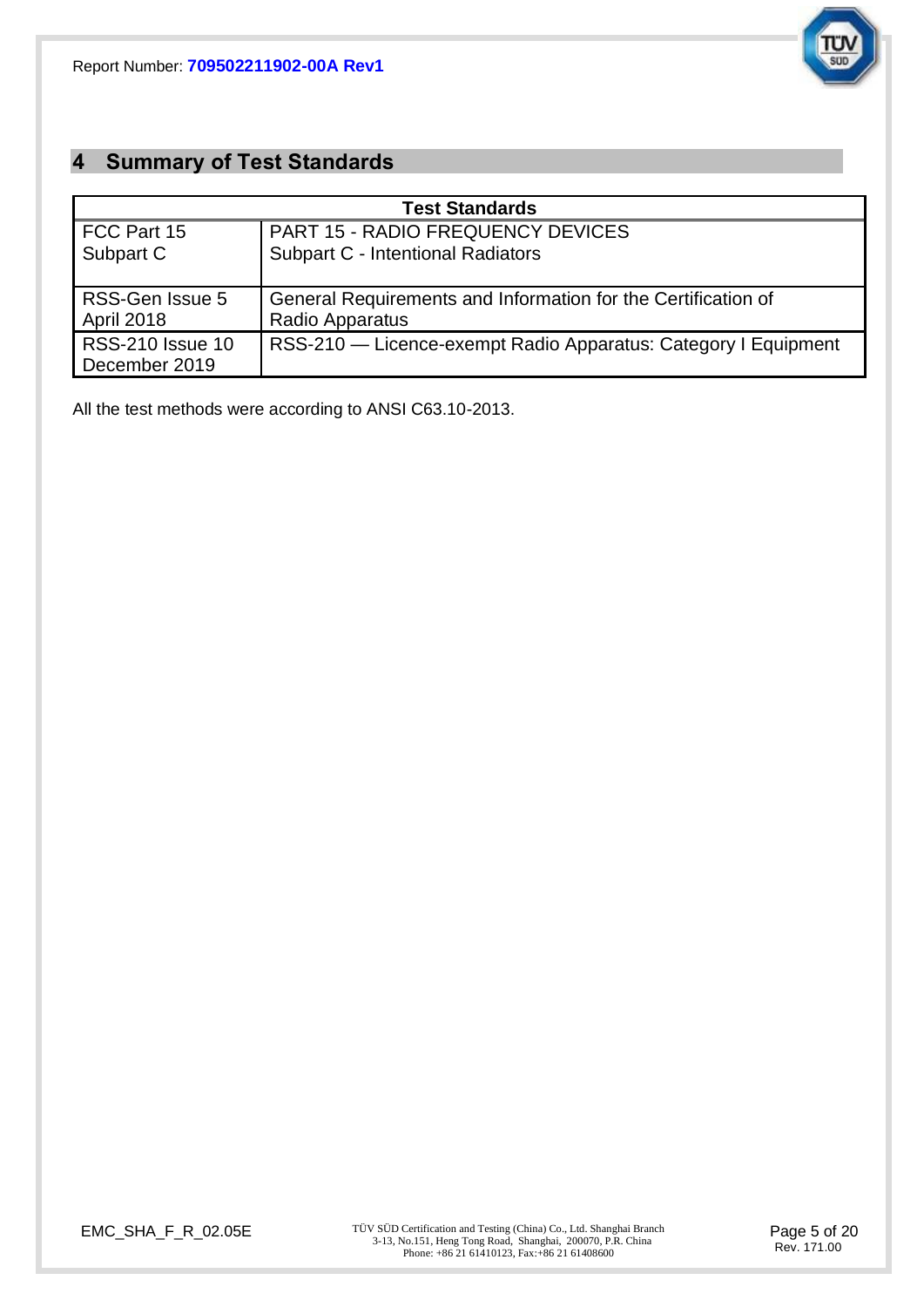

## **5 Summary of Test Results**

|                                                   |                                         | <b>Technical Requirements</b>                |           |                       |                    |
|---------------------------------------------------|-----------------------------------------|----------------------------------------------|-----------|-----------------------|--------------------|
|                                                   | FCC Part 15 Subpart C, RSS-210 Issue 10 |                                              |           |                       |                    |
| <b>Test Condition</b>                             |                                         |                                              | Pages     | Test Site             | <b>Test Result</b> |
| §15.207                                           | <b>RSS-GEN</b><br>A8.8                  | <b>Conducted emission AC</b><br>power port   | $10 - 12$ | <b>Shield</b><br>room | <b>Pass</b>        |
| §15.205,<br>§15.209,<br>15.35<br>$(c)$ §15.231(b) | <b>RSS-210</b><br>A.1.2                 | <b>Radiated Emission,</b><br>30MHz to 4.5GHz | $13 - 15$ | 3m<br>chamber         | <b>Pass</b>        |
| \$15.231(c)                                       | <b>RSS-210</b><br>A.1.3                 | <b>Bandwidth Measurement</b>                 | $16 - 17$ | <b>Shield</b><br>room | Pass               |
| \$15.231(a)(1)                                    | <b>RSS-210</b><br>A.1.1(a)              | <b>Deactivation Time</b>                     | 18        | <b>Shield</b><br>room | Pass               |
| §15.203                                           | RSS-Gen 6.                              | Antenna requirement                          | --        | See Note 2            | Pass               |

Note 1: N/A=Not Applicable. Conducted emission is not apply for battery operated device. Note 2: The EUT uses a ceramic chip antenna, which gain is -4.84dBi. In accordance to §15.203, It is considered sufficiently to comply with the provisions of this section.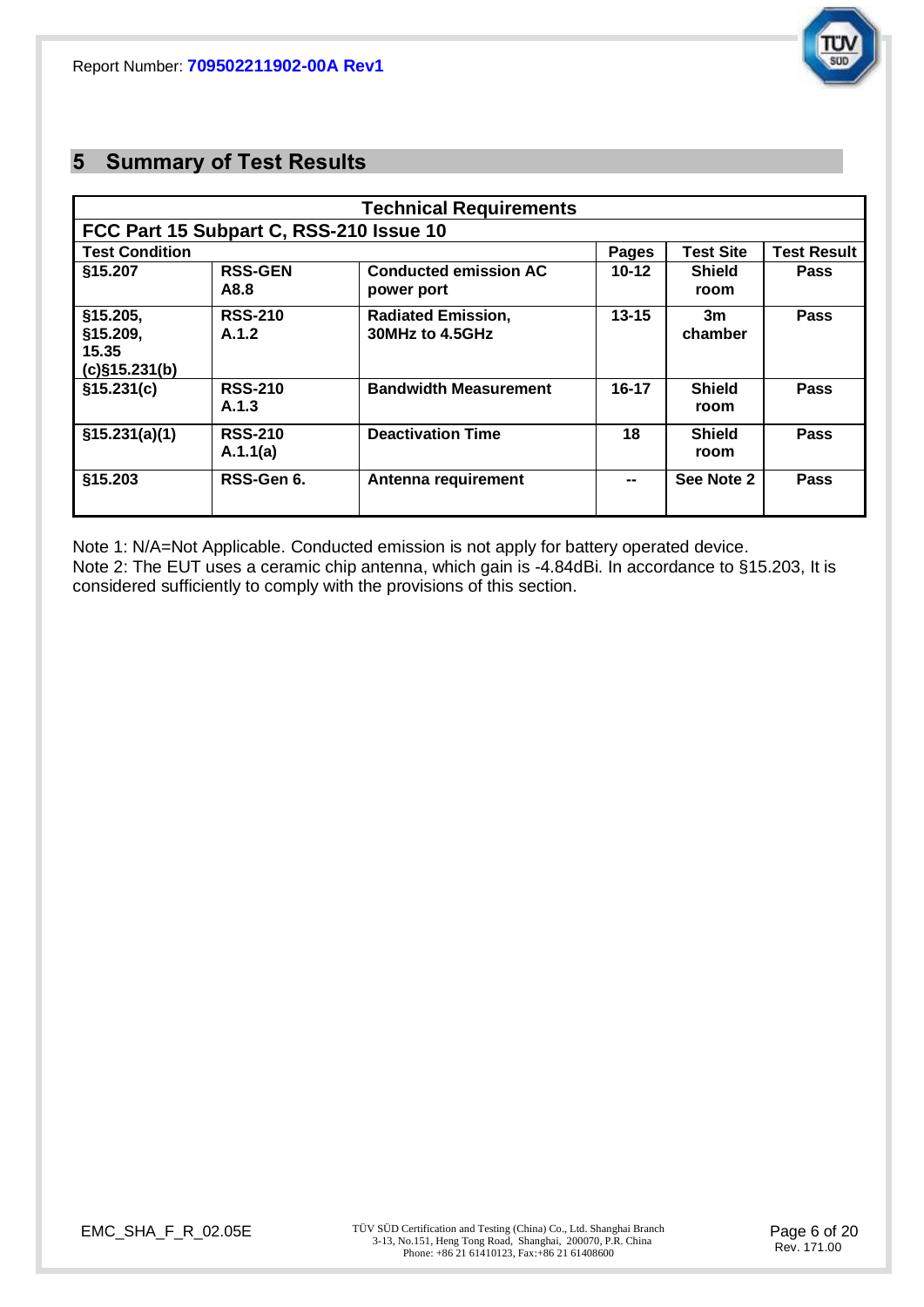

## **6 General Remarks**

#### **Remarks**

This submittal(s) (test report) is intended for FCC ID: 2AGGZ003B9ACA3E, IC: 21769-003B9ACA3E complies with Section 15.207, 15.205, 15.209, 15.231 of the FCC Part 15, Subpart C Rules. RSS-Gen Issue 5 and RSS-210 issue 10.

*Notice: This revised report replaced all the version issued before. This report is only revised the test site address on page 7 (changed from "Shenzhen" to "Shanghai"). The results as before are accepted. So, no additional tests are performed.*

#### **SUMMARY:**

All tests according to the regulations cited on page 5 were

- - Performed
- **Not** Performed

The Equipment Under Test

- - **Fulfills** the general approval requirements.
- **Does not** fulfill the general approval requirements.

Sample Received Date: February 10, 2022

Testing Start Date: February 10, 2022

Testing End Date: February 24, 2022

TÜV SÜD Certification and Testing (China) Co., Ltd. Shanghai Branch





 $\_$  ,  $\_$  ,  $\_$  ,  $\_$  ,  $\_$  ,  $\_$  ,  $\_$  ,  $\_$  ,  $\_$  ,  $\_$  ,  $\_$  ,  $\_$  ,  $\_$  ,  $\_$  ,  $\_$  ,  $\_$  ,  $\_$  ,  $\_$  ,  $\_$  ,  $\_$  ,  $\_$  ,  $\_$  ,  $\_$  ,  $\_$  ,  $\_$  ,  $\_$  ,  $\_$  ,  $\_$  ,  $\_$  ,  $\_$  ,  $\_$  ,  $\_$  ,  $\_$  ,  $\_$  ,  $\_$  ,  $\_$  ,  $\_$  , Hui TONG Jiaxi XU Wenqiang LU EMC Section Manager EMC Project Engineer EMC Test Engineer

zaxi Xu

EMC\_SHA\_F\_R\_02.05E TÜV SÜD Certification and Testing (China) Co., Ltd. Shanghai Branch 3-13, No.151, Heng Tong Road, Shanghai, 200070, P.R. China Phone: +86 21 61410123, Fax:+86 21 61408600

Page 7 of 20 Rev. 171.00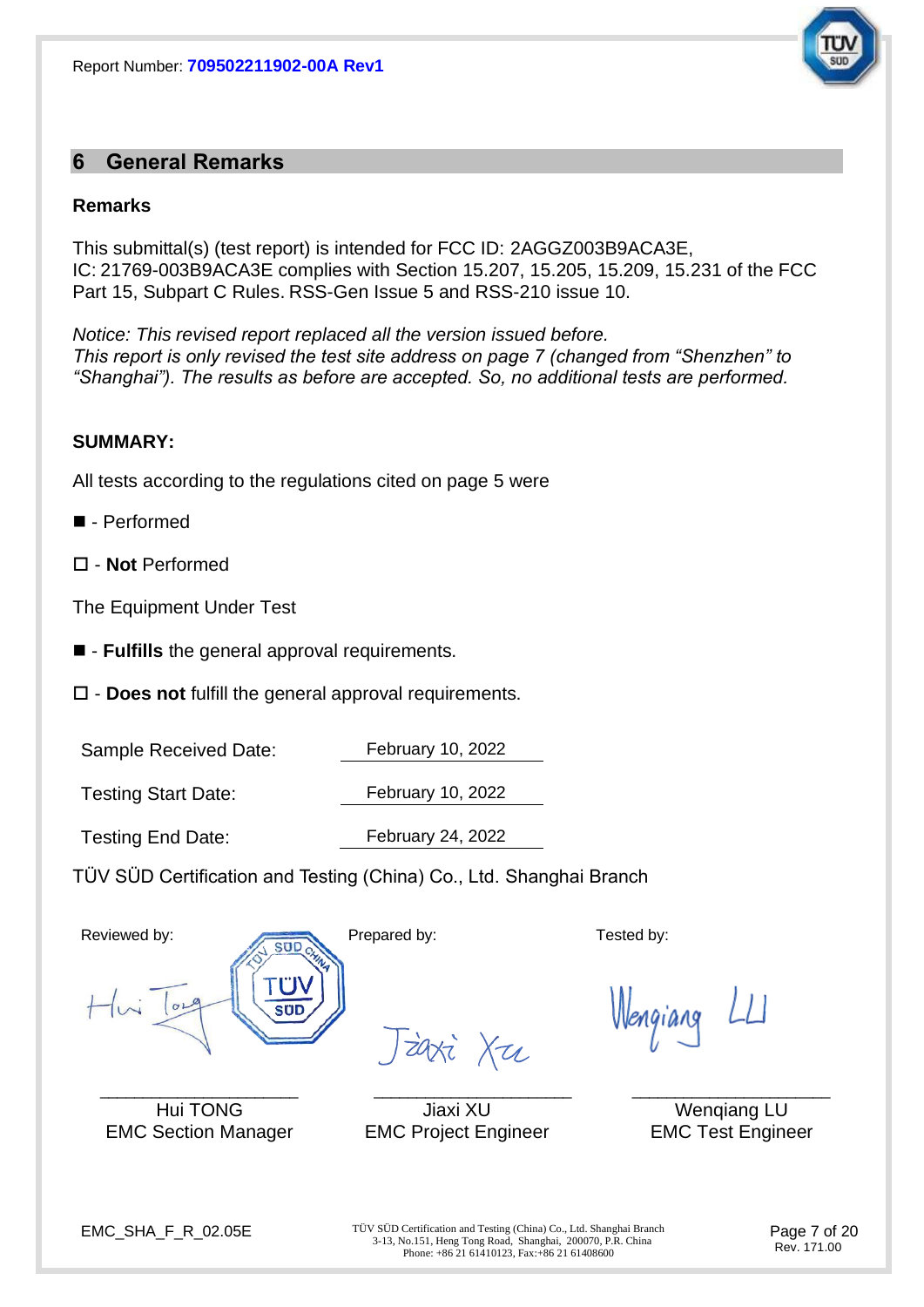

# **7 Systems test configuration**

Auxiliary Equipment Used during Test:

| <b>DESCRIPTION</b> | <b>MANUFACTURER</b> | <b>MODEL NO.(SHIELD)</b> | S/N(LENGTH) |
|--------------------|---------------------|--------------------------|-------------|
| Adapter            | MLF                 | MLF-A260502000UU         | $- -$       |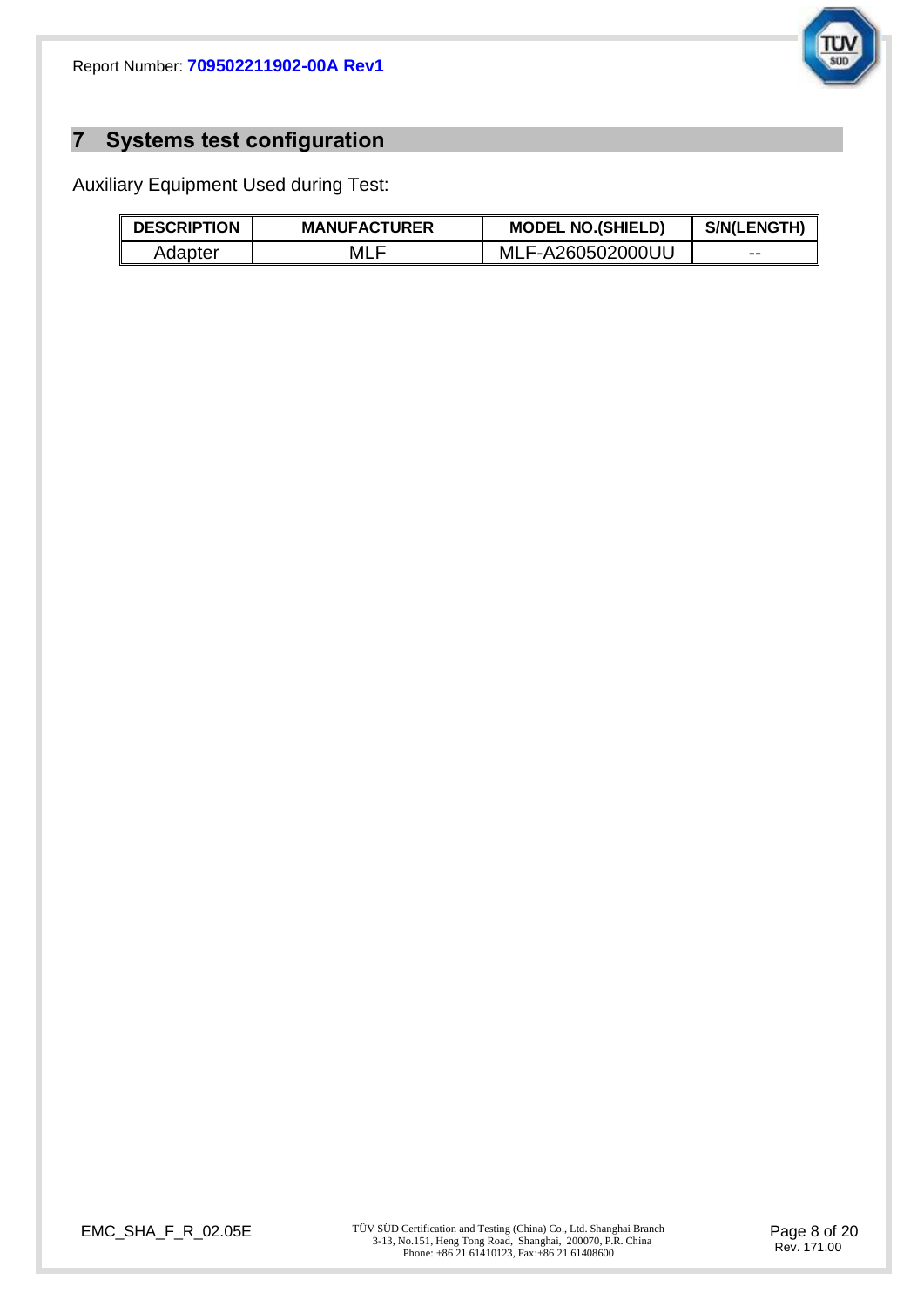

## **8 Test Setups**

## **8.1 AC Power Line Conducted Emission test setups**



## **8.2 Radiated test setups**





Above 1GHz



EMC\_SHA\_F\_R\_02.05E TÜV SÜD Certification and Testing (China) Co., Ltd. Shanghai Branch 3-13, No.151, Heng Tong Road, Shanghai, 200070, P.R. China Phone: +86 21 61410123, Fax: +86 21 61408600

Page 9 of 20 Rev. 171.00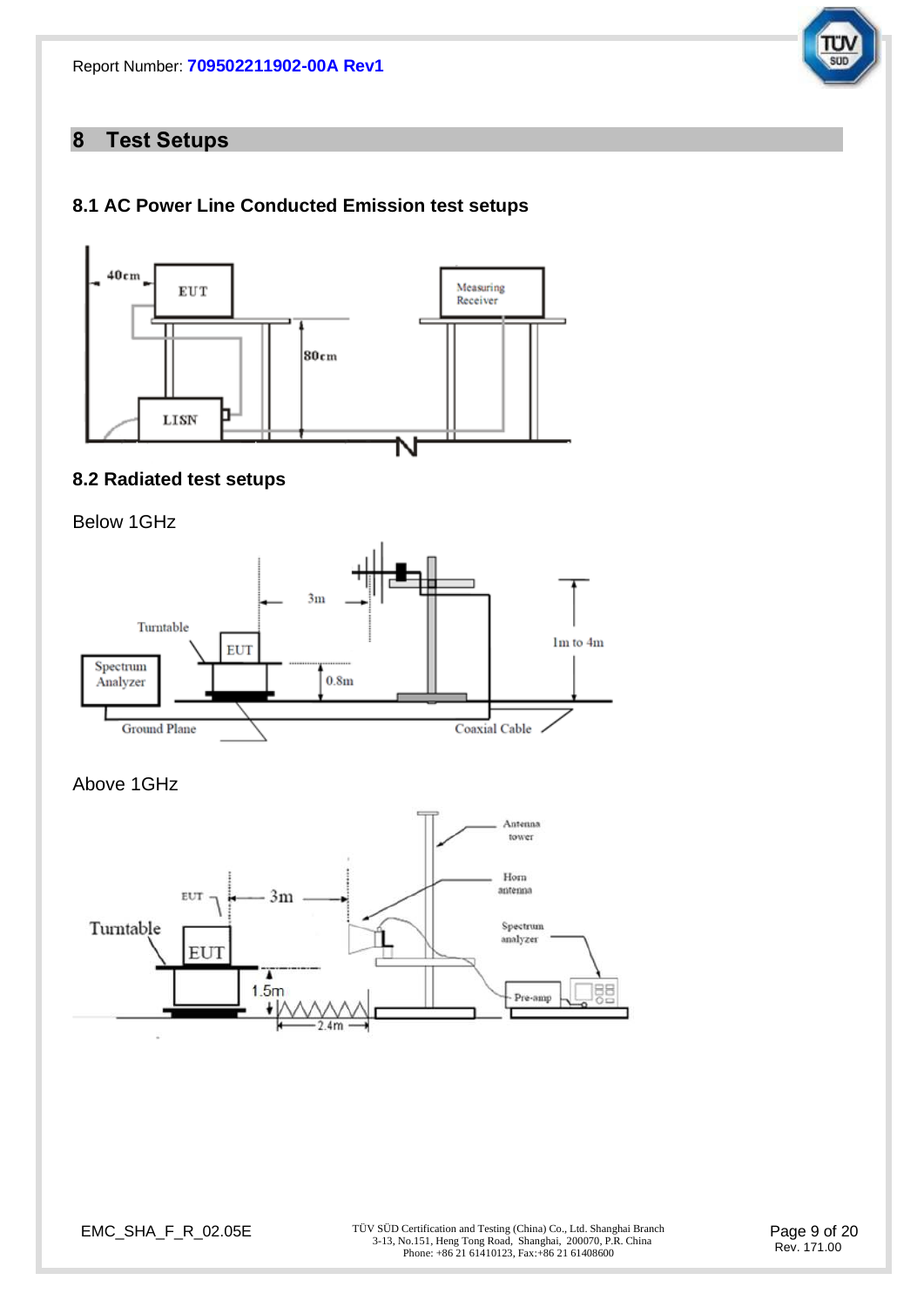

## **9 Test Methodology**

## **9.1 Conducted Emission**

#### **Test Method**

- 1. The EUT was placed on a table, which is 0.8m above ground plane
- 2. The power line of the EUT is connected to the AC mains through a Artificial Mains Network (A.M.N.).
- 3. Maximum procedure was performed to ensure EUT compliance
- 4. A EMI test receiver is used to test the emissions from both sides of AC line

#### **Limit**

| <b>Frequency</b>                                    | <b>QP Limit</b> | <b>AV Limit</b> |
|-----------------------------------------------------|-----------------|-----------------|
| <b>MHz</b>                                          | dBµV            | dBµV            |
| $0.150 - 0.500$                                     | 66-56*          | $56 - 46*$      |
| $0.500 - 5$                                         | 56              | 46              |
| $5 - 30$                                            | 60              | 50              |
| Decreasing linearly with logarithm of the frequency |                 |                 |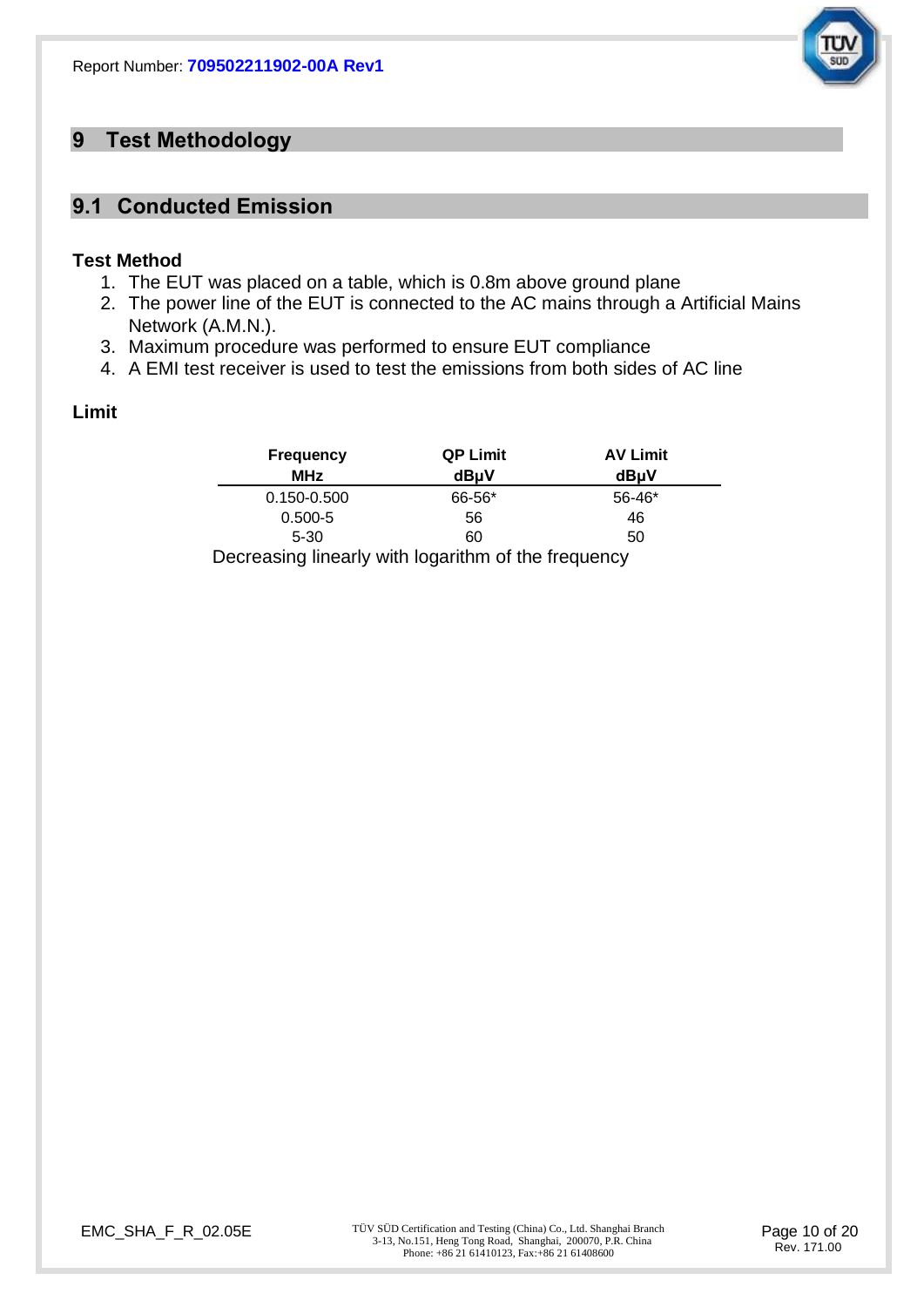

#### **Conducted Emission**

| Product Type               | : TDBU RF Controller   |
|----------------------------|------------------------|
| M/N                        | : MT01-3101-060002     |
| <b>Operating Condition</b> | : Mode 1: Tx 433.92MHz |
| <b>Test Specification</b>  | $: L$ -line            |
| Comment                    | : AC 120V/60Hz         |



## **Final\_Result**

| <b>Frequency</b><br>(MHz) | QuasiPeak<br>(dBuV)      | CAverage<br>(dBuV)     | Limit<br>(dBuV) | <b>Margin</b><br>(dB) | Meas.<br>Time<br>(ms) | <b>Bandwidth</b><br>(kHz) | Line | Corr.<br>(dB) |
|---------------------------|--------------------------|------------------------|-----------------|-----------------------|-----------------------|---------------------------|------|---------------|
| 0.258000                  | 28.14                    | $--$                   | 61.50           | 33.36                 | 1000.0                | 9.000                     | L1   | 19.5          |
| 0.276000                  | ---                      | 16.73                  | 50.94           | 34.21                 | 1000.0                | 9.000                     | L1   | 19.5          |
| 0.613500                  | 34.61                    | ---                    | 56.00           | 21.39                 | 1000.0                | 9.000                     | L1   | 19.5          |
| 0.618000                  | ---                      | 23.44                  | 46.00           | 22.56                 | 1000.0                | 9.000                     | L1   | 19.5          |
| 1.072500                  | $\overline{\phantom{a}}$ | 16.50                  | 46.00           | 29.50                 | 1000.0                | 9.000                     | L1   | 19.5          |
| 1.072500                  | 27.58                    | $--$                   | 56.00           | 28.42                 | 1000.0                | 9.000                     | L1   | 19.5          |
| 4.488000                  | 22.81                    | $\qquad \qquad \cdots$ | 56.00           | 33.19                 | 1000.0                | 9.000                     | L1   | 19.6          |
| 4.506000                  | ---                      | 14.57                  | 46.00           | 31.43                 | 1000.0                | 9.000                     | L1   | 19.6          |
| 12.295500                 | 23.20                    | ---                    | 60.00           | 36.80                 | 1000.0                | 9.000                     | L1   | 19.7          |
| 12.336000                 | ---                      | 14.08                  | 50.00           | 35.92                 | 1000.0                | 9.000                     | L1   | 19.7          |
| 12.525000                 | 21.71                    | $--$                   | 60.00           | 38.29                 | 1000.0                | 9.000                     | L1   | 19.7          |
| 12.813000                 | ---                      | 14.11                  | 50.00           | 35.89                 | 1000.0                | 9.000                     | L1   | 19.7          |

Note 1: Measure Level ( $dBuV/m$ ) = Reading Level ( $dBuV$ ) + Factor ( $dB$ ) Factor (dB) = Cable Loss (dB) + LISN Factor (dB) + 10dB Attenuator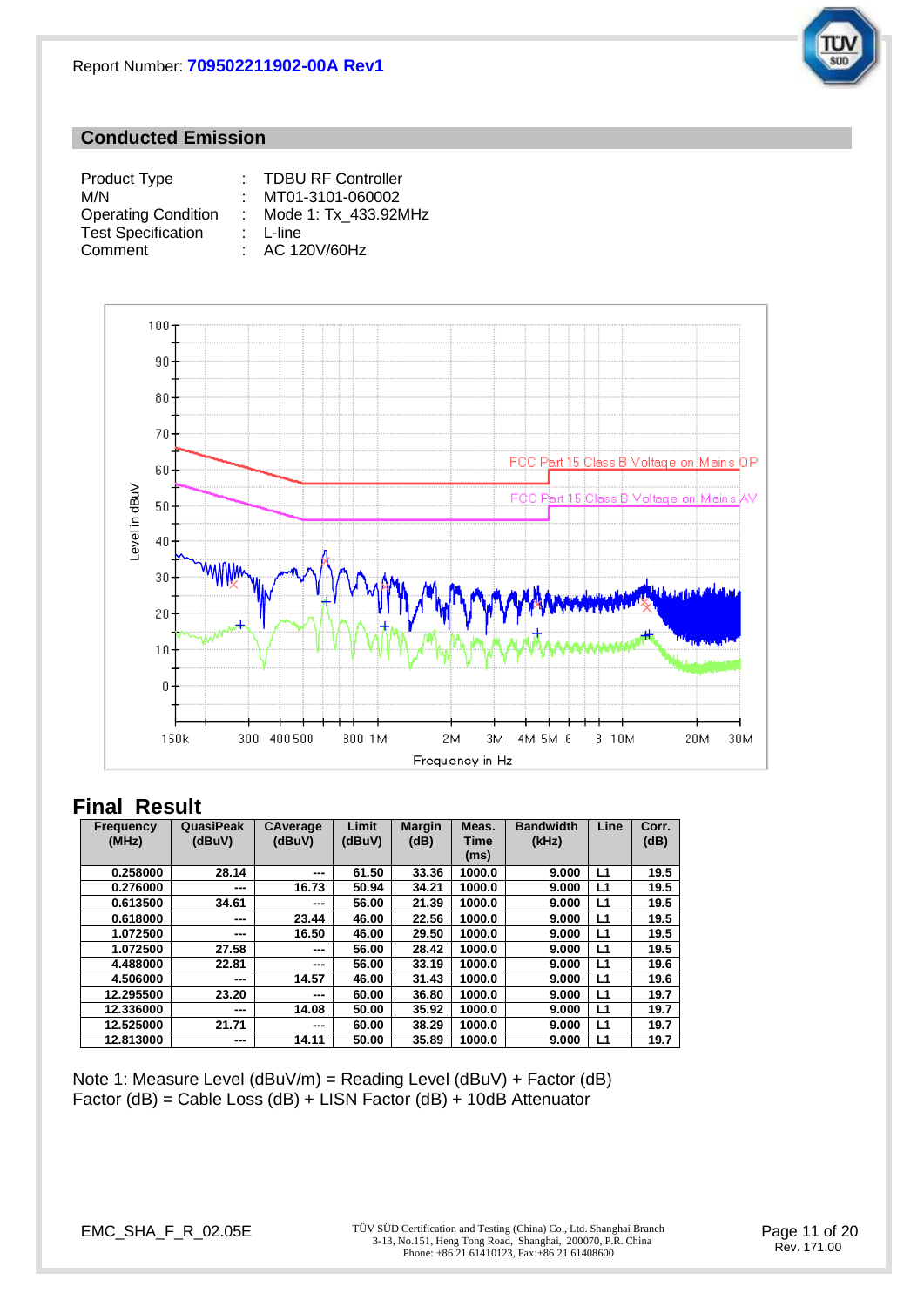#### Report Number: **709502211902-00A Rev1**



| Product Type               | : TDBU RF Controller |
|----------------------------|----------------------|
| M/N                        | MT01-3101-060002     |
| <b>Operating Condition</b> | Mode 1: Tx 433.92MHz |
| <b>Test Specification</b>  | $:$ N-line           |
| Comment                    | : AC 120V/60Hz       |



## **Final\_Result**

| <b>Frequency</b> | QuasiPeak | <b>CAverage</b> | Limit  | <b>Margin</b> | Meas.  | <b>Bandwidth</b> | Line | Corr. |
|------------------|-----------|-----------------|--------|---------------|--------|------------------|------|-------|
| (MHz)            | (dBuV)    | (dBuV)          | (dBuV) | (dB)          | Time   | (kHz)            |      | (dB)  |
|                  |           |                 |        |               | (ms)   |                  |      |       |
| 0.262500         | 27.27     | ---             | 61.35  | 34.08         | 1000.0 | 9.000            | N    | 19.5  |
| 0.271500         | ---       | 14.81           | 51.07  | 36.26         | 1000.0 | 9.000            | N    | 19.5  |
| 0.618000         | ---       | 22.61           | 46.00  | 23.39         | 1000.0 | 9.000            | N    | 19.5  |
| 0.618000         | 31.88     | ---             | 56.00  | 24.12         | 1000.0 | 9.000            | N    | 19.5  |
| 1.068000         | ---       | 15.12           | 46.00  | 30.88         | 1000.0 | 9.000            | N    | 19.5  |
| 1.077000         | 24.25     | ---             | 56.00  | 31.75         | 1000.0 | 9.000            | N    | 19.5  |
| 2.139000         | 20.15     | ---             | 56.00  | 35.85         | 1000.0 | 9.000            | N    | 19.5  |
| 4.506000         | ---       | 11.82           | 46.00  | 34.18         | 1000.0 | 9.000            | N    | 19.5  |
| 5.482500         | ---       | 9.31            | 50.00  | 40.69         | 1000.0 | 9.000            | N    | 19.6  |
| 6.981000         | 14.99     | ---             | 60.00  | 45.01         | 1000.0 | 9.000            | N    | 19.6  |
| 12.736500        | ---       | 7.84            | 50.00  | 42.16         | 1000.0 | 9.000            | N    | 19.7  |
| 28.068000        | 8.42      | ---             | 60.00  | 51.58         | 1000.0 | 9.000            | N    | 20.1  |

Note 1: Measure Level (dBuV/m) = Reading Level (dBuV) + Factor (dB) Factor (dB) = Cable Loss (dB) + LISN Factor (dB) + 10dB Attenuator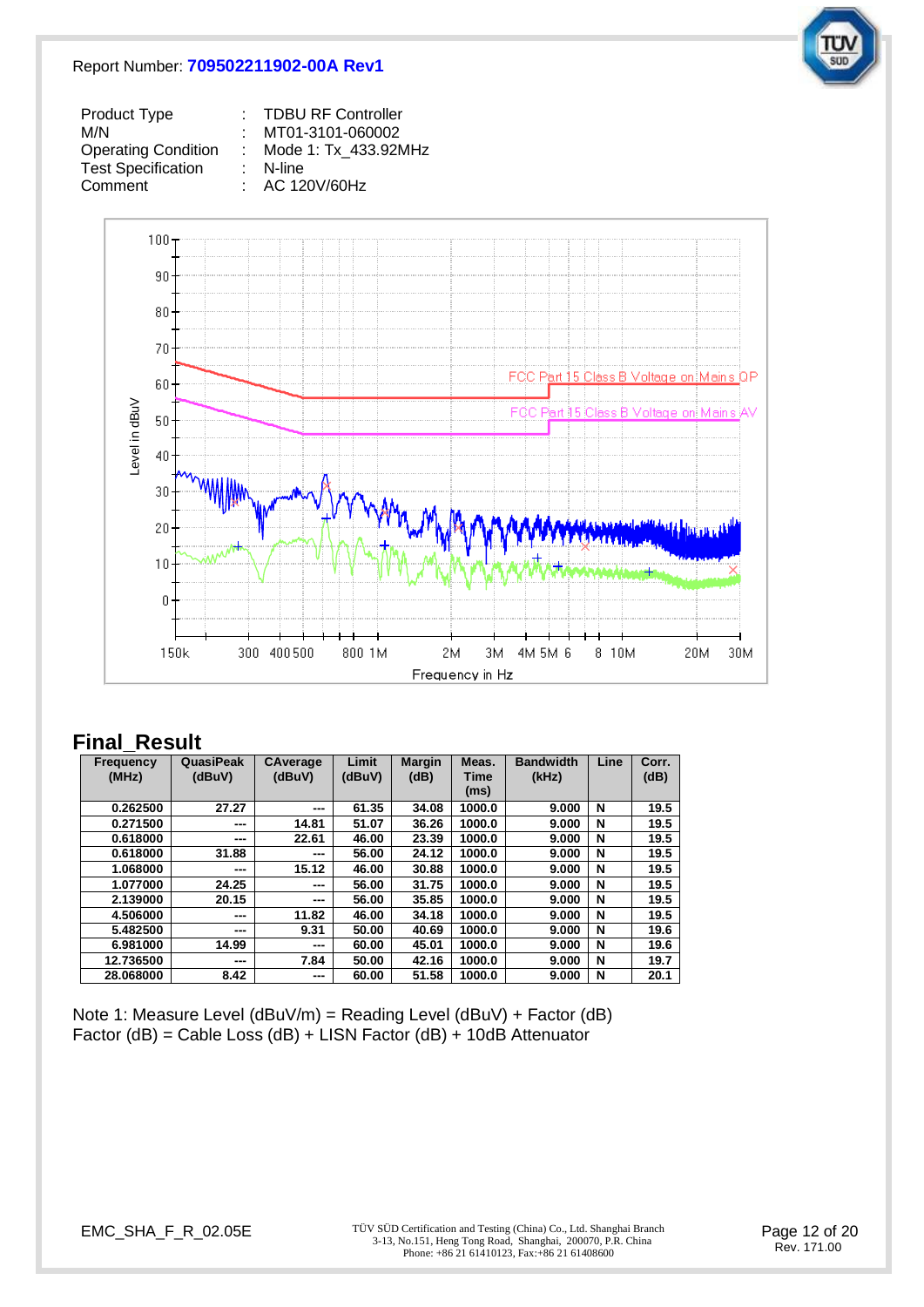

## **9.2 Radiated Emission**

## **Test Method**

- 1. 1 The EUT was place on a turn table which is 1.5m above ground plane for above 1GHz and 0.8m above ground for below 1GHz at 3 meters chamber room for test. The table was rotated 360 degrees to determine the position of the highest radiation.
- 2. Set to the maximum power setting and enable the EUT transmit continuously
- 3. The EUT was set 3 meters away from the interference receiving antenna, which was mounted on the top of a variable – height antenna tower.
- 4. The height of antenna is varied from one meter to four meters above the ground to determine the maximum value of the field strength. Both horizontal and vertical polarizations of the antenna are set to make the measurement.
- 5. For each suspected emission, the EUT was arranged to its worst case and then the antenna was tuned to heights from 1 meter to 4 meters and the rotatable table was turned from 0 degrees to 360 degrees to find the maximum reading.
- 6. Use the following spectrum analyzer settings According to C63.10:
	- (1) Span shall wide enough to fully capture the emission being measured;
		- (2) Set RBW=100 kHz for  $f < 1$  GHz; VBW RBW; Sweep = auto; Detector function =  $peak$ ; Trace = max hold;
		- (3) Set RBW = 1 MHz, VBW= 3MHz for  $f \ge 1$  GHz for peak measurement.
		- For average measurement:
			- VBW = 10 Hz, when duty cycle is no less than 98 percent.

VBW ≥ 1/T, when duty cycle is less than 98 percent where  $T$  is the minimum transmission duration over which the transmitter is on and is transmitting at its maximum

power control level for the tested mode of operation.

7. Repeat above procedures until all frequencies measured were complete.

#### **Limit**

According to §15.231 (b), the field strength of emissions from intentional radiators operated under this section shall not exceed the following:

| <b>Fundamental frequency</b><br>(MHz) | <b>Field Strength of</b><br><b>Fundamental (Microvolts</b><br>/meter) | <b>Field Strength of spurious</b><br>emissions ((Microvolts<br>/meter) |
|---------------------------------------|-----------------------------------------------------------------------|------------------------------------------------------------------------|
| 40.66-40.70                           | 2,250                                                                 | 225                                                                    |
| 70-130                                | 1,250                                                                 | 125                                                                    |
| 130-174                               | 1,250 to 3,370 *                                                      | 125 to 3750 *                                                          |
| 174-260                               | 3,750                                                                 | 375                                                                    |
| 260-470 √                             | 3,750 to 12, 500*                                                     | 375 to 1,250*                                                          |
| Above 470                             | 12,500                                                                | 1,250                                                                  |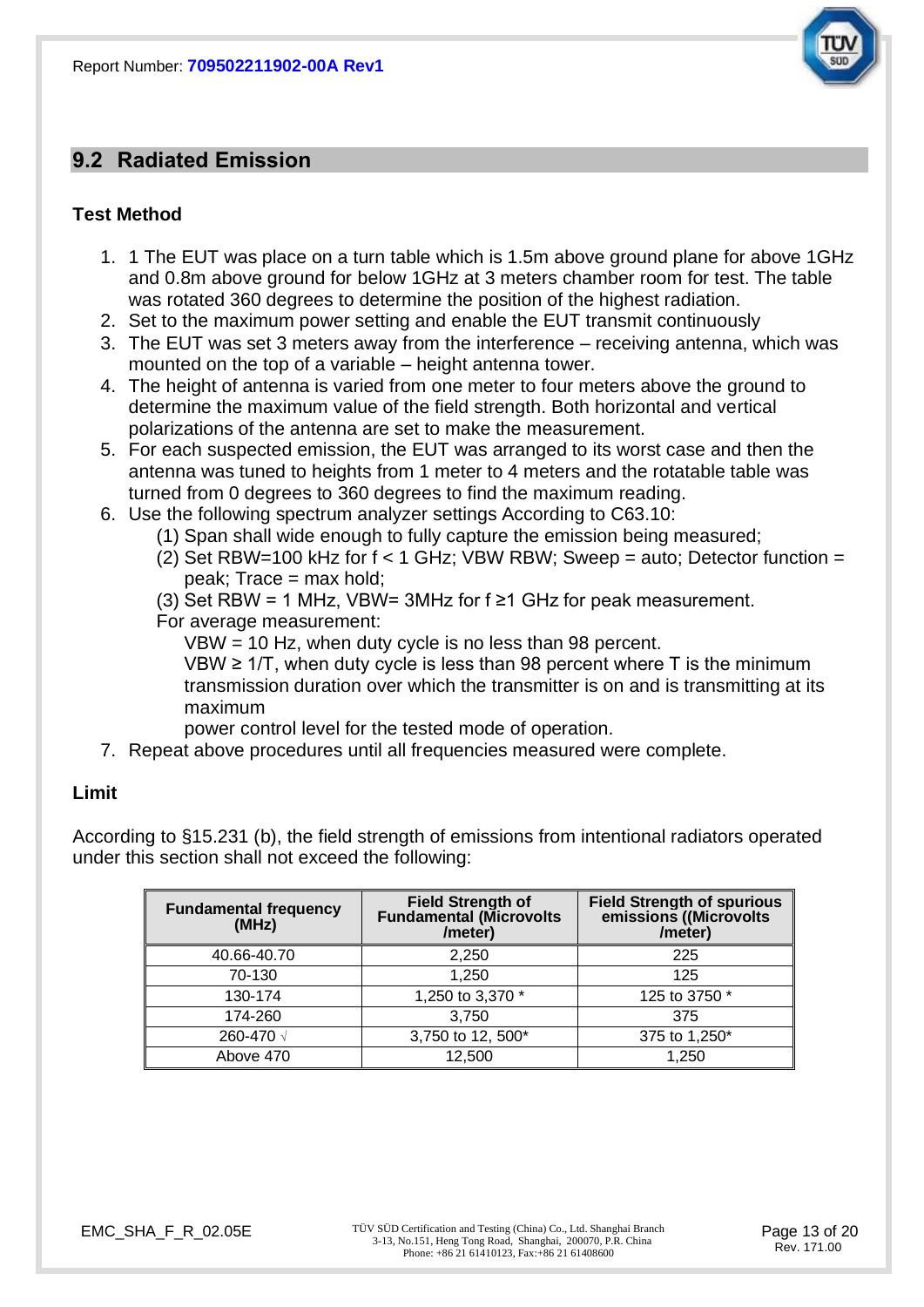

| <b>Frequency (MHz)</b> | Field strength (microvolts/meter) | <b>Measurement distance (meters)</b> |
|------------------------|-----------------------------------|--------------------------------------|
| 0.009-0.490            | 2400/F(kHz)                       | 300                                  |
| 0.490-1.705            | 24000/F(kHz)                      | 30                                   |
| 1.705-30.0             | 30                                | 30                                   |
| 30-88                  | 100                               | 3                                    |
| 88-216                 | 150                               | 3                                    |
| 216-960                | 200                               | 3                                    |
| Above 960              | 500                               | 3                                    |

## **Limits for 15.209 Radiated emission limits; general requirements**

| Above 960             | 500                       |                   | 3                          |
|-----------------------|---------------------------|-------------------|----------------------------|
|                       | Frequency                 |                   | Limit at 3m $(dBuV/m)$     |
|                       | $0.009$ MHz $- 0.490$ MHz |                   | 128.5 to 93.8 <sup>1</sup> |
|                       | $0.490$ MHz $- 1.705$ MHz |                   | $73.8$ to $631$            |
|                       | 1.705 MHz $-$ 30 MHz      | 69.5 <sup>1</sup> |                            |
| $30$ MHz $-88$ MHz    |                           | 40.0 <sup>1</sup> |                            |
|                       | 88 MHz $-$ 216 MHz        | 43.5 <sup>1</sup> |                            |
| $216$ MHz $-$ 960 MHz |                           |                   | 46.0 <sup>1</sup>          |
| Above 960 MHz         |                           | 54.0 <sup>1</sup> |                            |
| Above 1000 MHz        |                           | 54.0 <sup>2</sup> |                            |
|                       | Above 1000 MHz            | $74.0^3$          |                            |

<sup>1</sup> Limit is with detector with bandwidths as defined in CISPR-16-1-1 except for the frequency bands 9-90 kHz, 110-490 kHz and above 1000 MHz where an Average detector is used.

<sup>2</sup>Limit is with 1 MHz measurement bandwidth and using an Average detector  $3$ Limit is with 1 MHz measurement bandwidth and using a Peak detector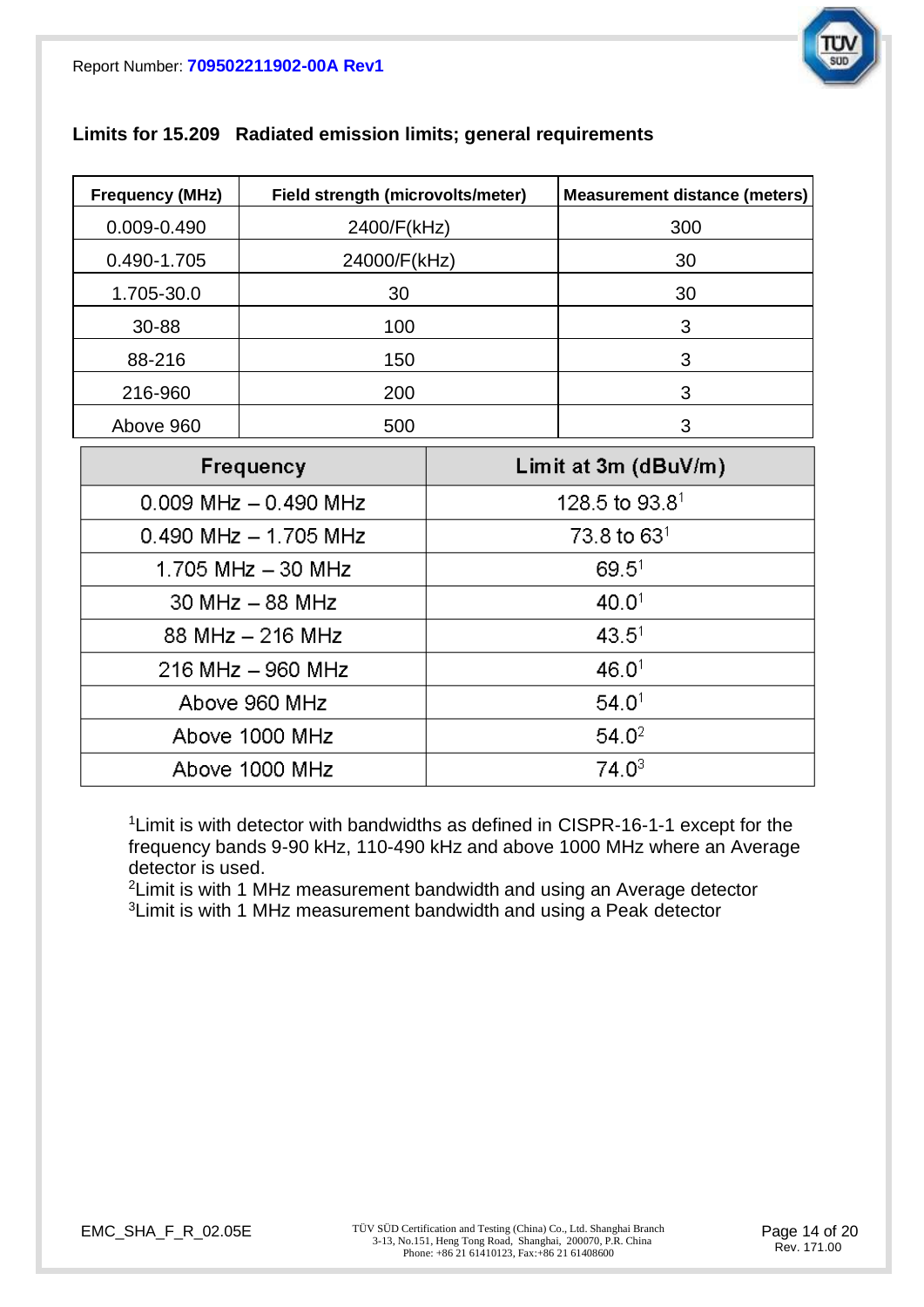

#### **Spurious radiated emissions for transmitter**

According to C63.10, if the peak (or quasi-peak) measured value complies with the average limit, it is unnecessary to perform an average measurement, so AV emission value did not show in below table if the peak value complies with average limit.

| <b>Radiated Emission</b> |            |          |          |         |           |        |        |                 |
|--------------------------|------------|----------|----------|---------|-----------|--------|--------|-----------------|
| Value                    | Emissions  | E-Field  | Field    | Average | Net Field | Limit  |        | Emission        |
|                          |            |          | Strength |         | Strength  |        | Margin | <b>Type</b>     |
|                          | Frequency  | Polarity | at 3m    | Factor  | at 3m     |        |        |                 |
|                          | <b>MHz</b> |          | dBµV/m   | dB      | dBµV/m    | dBµV/m | dB     |                 |
| <b>PK</b>                | 433.91     | Н        | 69.58    |         | 69.58     | 80.80  | 11.22  | Fundamental     |
| PK                       | 325.41     | H        | 30.12    |         | 30.12     | 46.00  | 15.88  | restricted band |
| <b>PK</b>                | 867.83     | Н        | 38.21    |         | 38.21     | 60.80  | 22.59  | Spurious        |
| <b>PK</b>                | 1736.83    | н        | 40.35    |         | 40.35     | 60.80  | 20.45  | Spurious        |
| <b>PK</b>                | 3037.32    | Н        | 44.62    |         | 44.62     | 60.80  | 16.18  | Spurious        |
| <b>PK</b>                | 3471.12    | н        | 45.79    |         | 45.79     | 60.80  | 15.01  | Spurious        |
| <b>PK</b>                | 433.91     | V        | 70.42    |         | 70.42     | 80.80  | 10.38  | Fundamental     |
| PK                       | 867.88     | V        | 36.88    |         | 36.88     | 74.00  | 37.12  | restricted band |
| PK                       | 1720.85    | V        | 40.28    |         | 40.28     | 60.80  | 20.52  | Spurious        |
| PK                       | 1736.83    | ٧        | 41.02    |         | 41.02     | 60.80  | 19.78  | Spurious        |
| PK                       | 3471.12    | V        | 44.11    |         | 44.11     | 60.80  | 16.69  | Spurious        |

Remark:

1. Corrected Amplitude = Read level + Corrector factor

Above 1GHz: Corrector factor = Antenna Factor + Cable Loss- Amplifier Gain

Below 1GHz: Corrector factor = Antenna Factor + Cable Loss

2. Correct Factor = Antenna Factor + Cable Loss (+ Amplifier, for higher than 1GHz)

3. Corrected Reading = Original Receiver Reading + Correct Factor

4. Only the worst data listed in this report, Other frequency was 20dB below the limit

5. Because of the PK value was less than the AV limit, the duty cycle was not measured.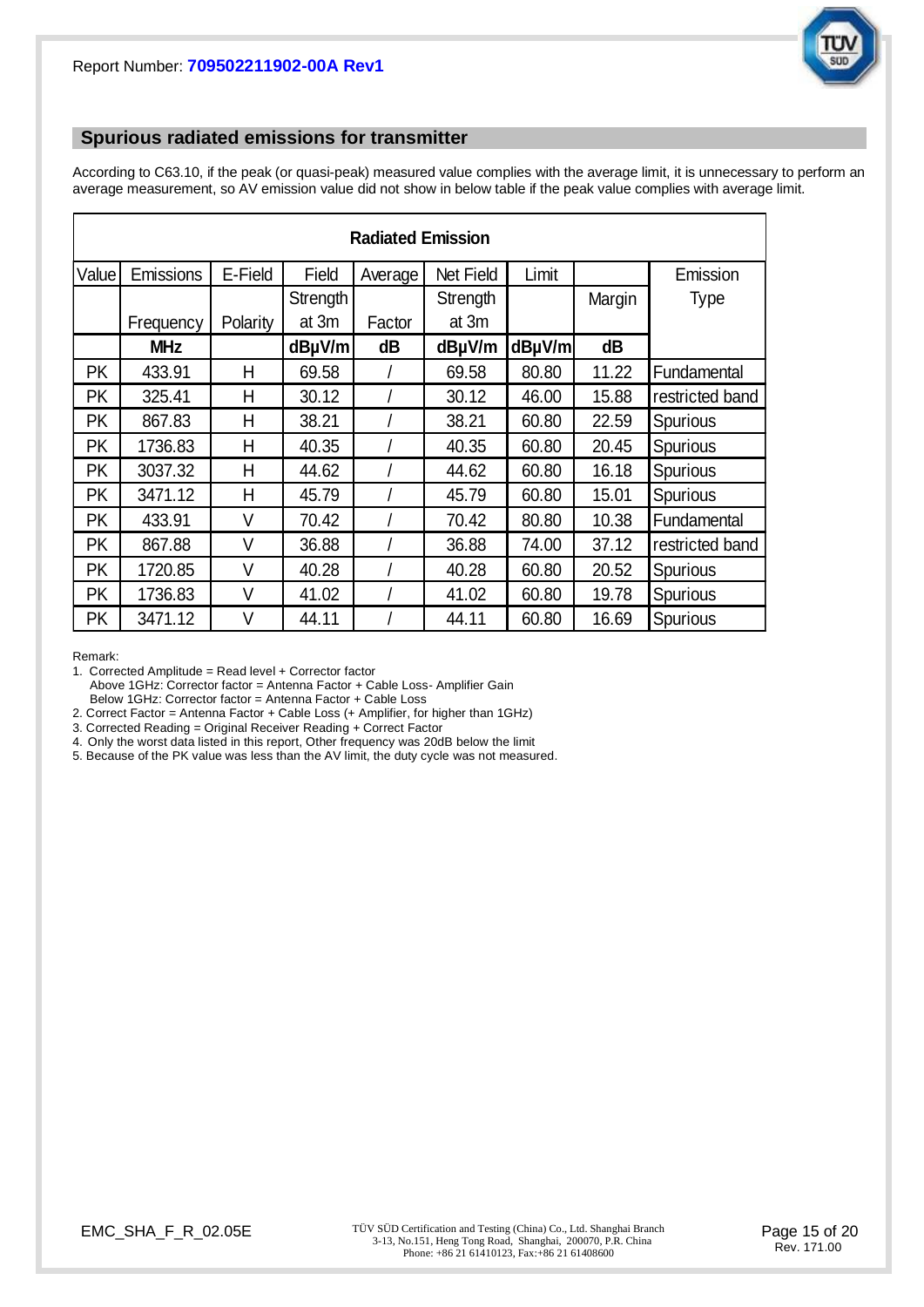

## **9.3 Bandwidth Measurement**

## **Test Method**

- 1. Set to the maximum power setting and enable the EUT transmit continuously.
- 2. Use the following test receiver settings: Span = approximately 5 times the 20dB bandwidth, centered on a hopping channel RBW =1% to 5% of the 20dB bandwidth of the emission being measured, VBW≥RBW, Sweep = auto, Detector function = peak, Trace = max hold
- 3. Allow the trace to stabilize. Use the marker-to-peak function to set the marker to the peak of the emission. Measure the frequency difference of two frequencies that were attenuated 20 dB from the reference level. Record the frequency difference as the emission bandwidth. Record the results.
- 4. Repeat above procedures until all frequencies measured were complete.

1 79.81 N/A

#### **Limit**

The bandwidth of the emission shall be no wider than 0.25% of the center frequency for devices operating above 70MHz and below 900MHz. For devices operating above 900MHz, the emission shall be no wider than 0.5% of the center frequency. Bandwidth is determined at the points 20dB down from the modulated carrier.

The limit for the EUT =  $0.25\%$  \* 433.91 MHz = 1084 kHz

## **Test Result**

| Channel | 20dB Bandwidth (KHz) | Limit (KHz) |
|---------|----------------------|-------------|
|         | 81.10                | 1084        |
|         |                      |             |
| Channel | 99% bandwidth (KHz)  | Limit (KHz) |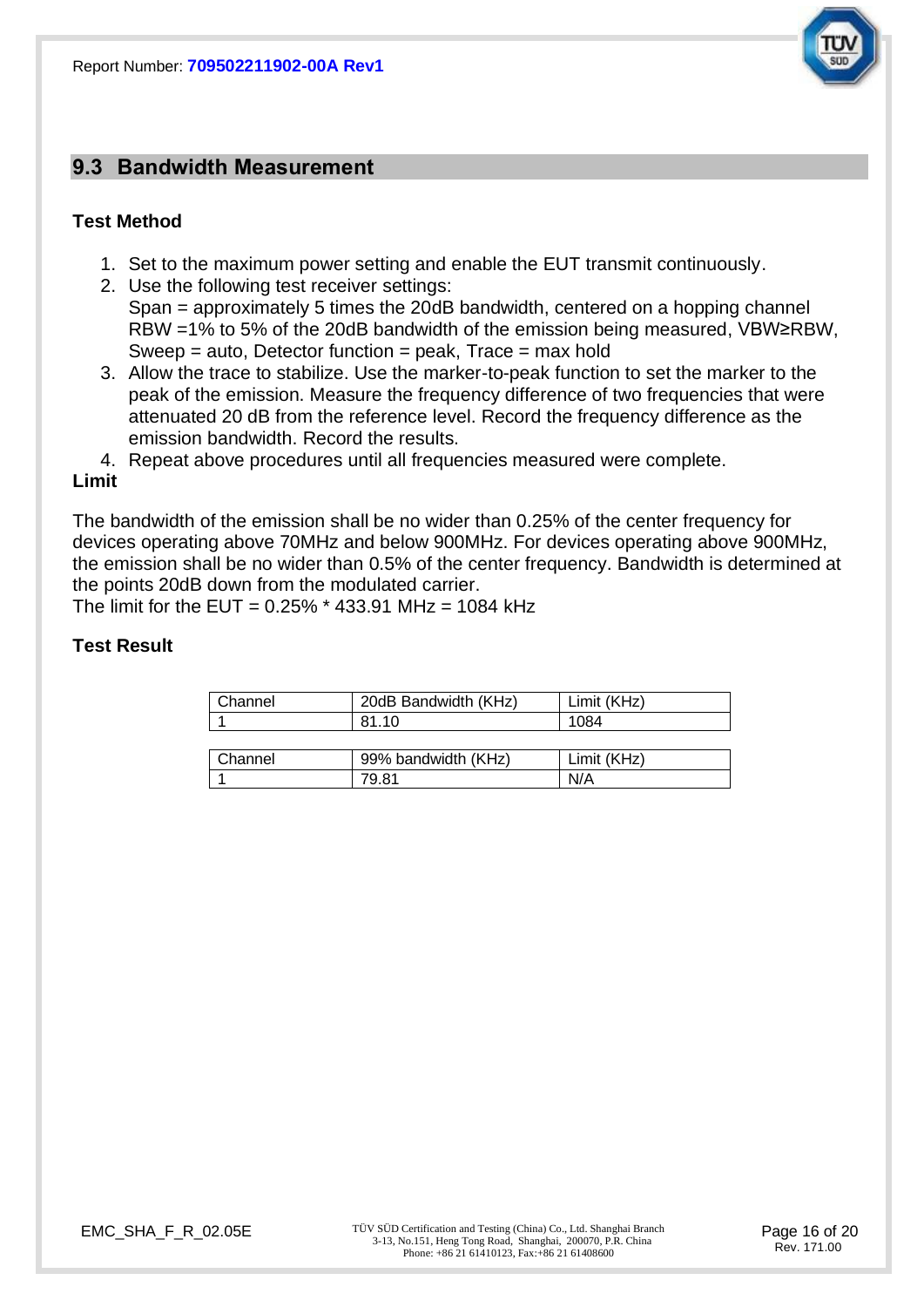#### Report Number: **709502211902-00A Rev1**



20dB Bandwidth



Date: 23. FEB. 2022 09:38:28

99% bandwidth



Date: 24.FEB.2022 14:36:22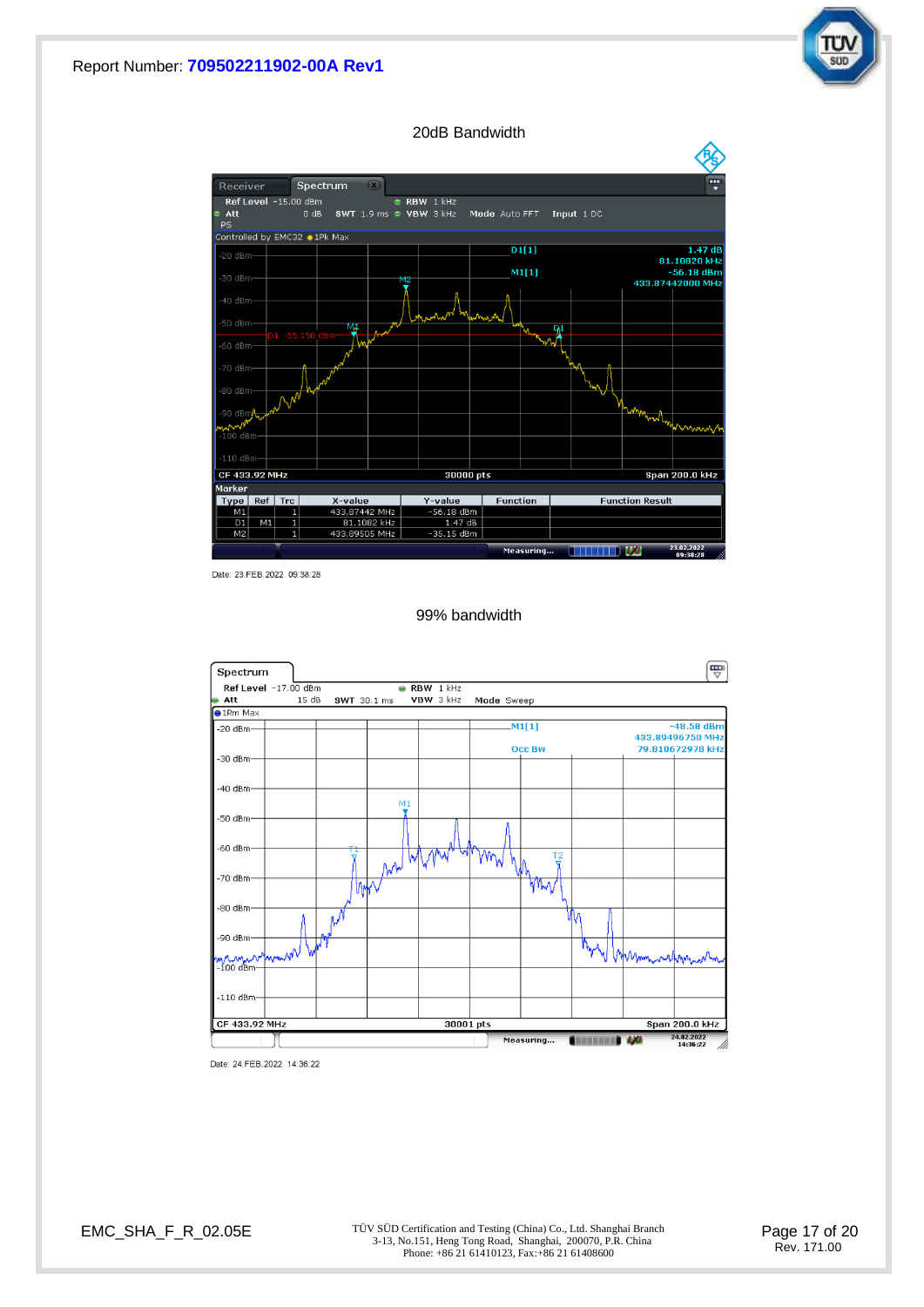## **9.4 Deactivation Time**

#### **Test Method**

- 1. Set to the maximum power setting and enable the EUT in transmitting mode.
- 2. Set center frequency of spectrum analyzer=operating frequency.
- 3. Set the spectrum analyzer as RBW=120 KHz, VBW=1MHz, Span=0Hz.
- 4. Repeat above procedures until all frequency measured was complete.

#### **Limit**

According to FCC Part 15.231 (a), the transmitter shall be complied the following requirements: (√) (1) A manually operated transmitter shall employ a switch that will automatically deactivate the transmitter within not more than 5 seconds of being released.

(2) A transmitter activated automatically shall cease transmission within 5 seconds after activation.

(3) Periodic transmissions at regular predetermined intervals are not permitted. However, polling or supervision transmissions, including data, to determine system integrity of transmitters used in security or safety applications are allowed if the total duration of transmissions does not exceed more than two seconds per hour for each transmitter. There is no limit on the number of individual transmissions, provided the total transmission time does not exceed two seconds per hour.

## **Test Result**

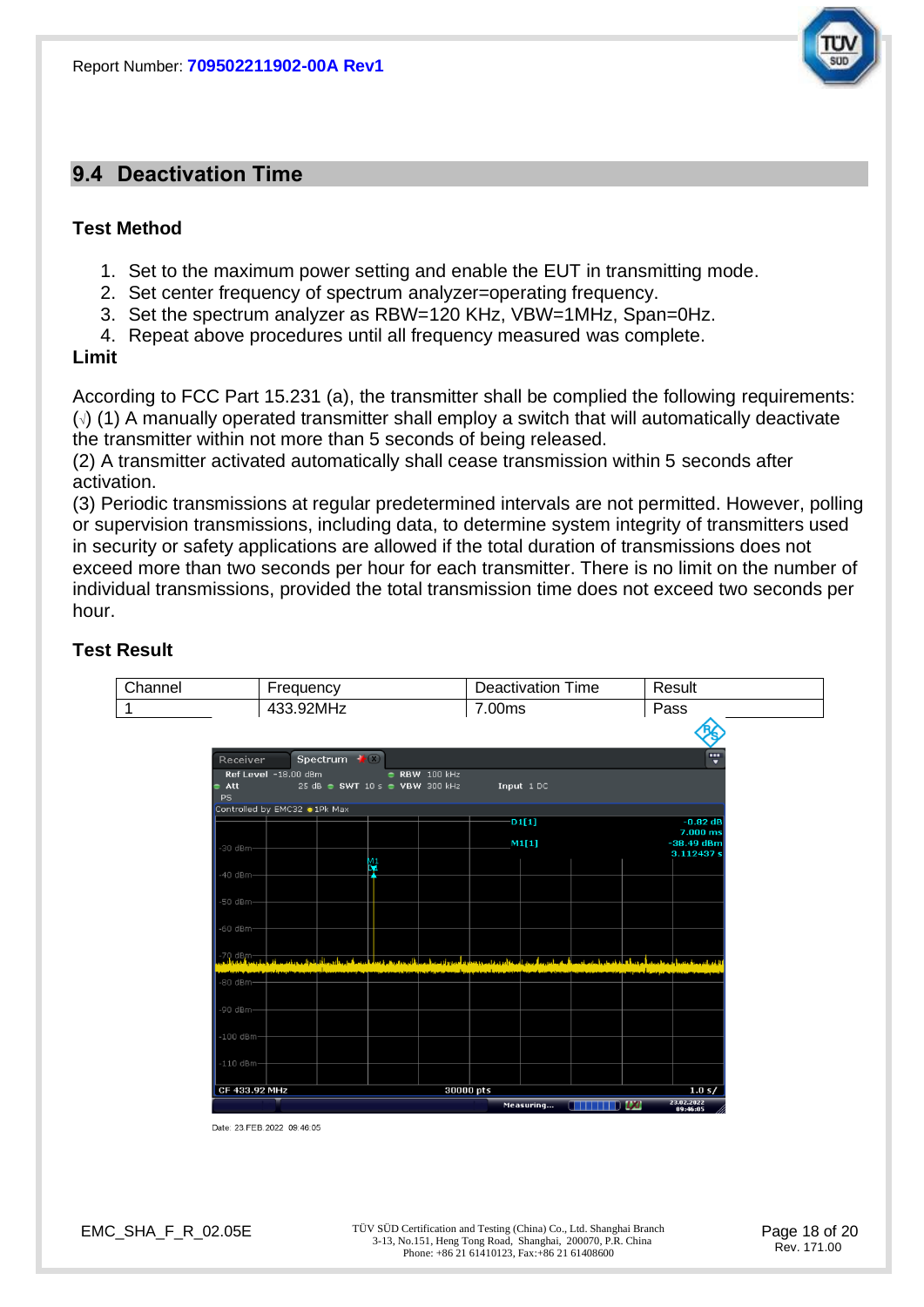

## **10 Test Equipment List**

| <b>Description</b>                     | <b>Manufacturer</b> | Model no.    | Serial no.      | <b>Calibration</b><br>Date | <b>Calibration</b><br>Due |
|----------------------------------------|---------------------|--------------|-----------------|----------------------------|---------------------------|
| <b>Signal and spectrum</b><br>analyzer | <b>R&amp;S</b>      | <b>FSV40</b> | S1503003-YQ-EMC | 2021-8-02                  | 2022-8-01                 |

**List of Test Instruments**

## **Conducted Emission**

**RF Test**

| <b>Description</b>       | Model no.        | <b>Manufacturer</b> | Equipment ID.   | <b>Calibration</b><br><b>Date</b> | <b>Calibration</b><br>Due |
|--------------------------|------------------|---------------------|-----------------|-----------------------------------|---------------------------|
| <b>EMI test receiver</b> | ESR <sub>3</sub> | R&S                 | S1503001-YQ-EMC | 2021-8-02                         | 2022-8-01                 |
| 2-Line V-network         | <b>ENV216</b>    | <b>R&amp;S</b>      | S1503103-YQ-EMC | 2021-8-02                         | 2022-8-01                 |

## **Radiated Emission Test**

| <b>USED</b> | <b>Equipment</b><br><b>Name</b>                  | <b>Model</b>           | <b>Manufacturer</b> | <b>Equipment ID.</b> | Calibration<br><b>Date</b> | <b>Calibration</b><br><b>Due</b> |
|-------------|--------------------------------------------------|------------------------|---------------------|----------------------|----------------------------|----------------------------------|
| ⊠           | <b>EMI test</b><br>receiver                      | ESR <sub>3</sub>       | R&S                 | S1503109-YQ-EMC      | 2021-8-02                  | 2022-8-01                        |
| $\boxtimes$ | <b>Trilog super</b><br>broadband<br>test antenna | <b>SCHWARZBE</b><br>СK | <b>VULB9168</b>     | S1808296-YQ-EMC      | 2021-9-23                  | 2024-9-22                        |
| ⊠           | Double-ridged<br>waveguide<br>horn antenna       | <b>HF907</b>           | <b>R&amp;S</b>      | S1503009-YQ-EMC      | 2021-4-13                  | 2024-4-12                        |
| ⊠           | <b>Signal</b><br>conditioning<br>unit            | <b>SCU-18D</b>         | <b>R&amp;S</b>      | S1503012-YQ-EMC      | 2021-8-02                  | 2022-8-01                        |
| $\boxtimes$ | Signal and<br>spectrum<br>analyzer               | <b>FSV40</b>           | <b>R&amp;S</b>      | S1503003-YQ-EMC      | 2021-8-02                  | 2022-8-01                        |
| $\boxtimes$ | Loop antenna                                     | <b>HFH2-Z2</b>         | <b>R&amp;S</b>      | S1503013-YQ-EMC      | 2021-5-21                  | 2022-5-20                        |